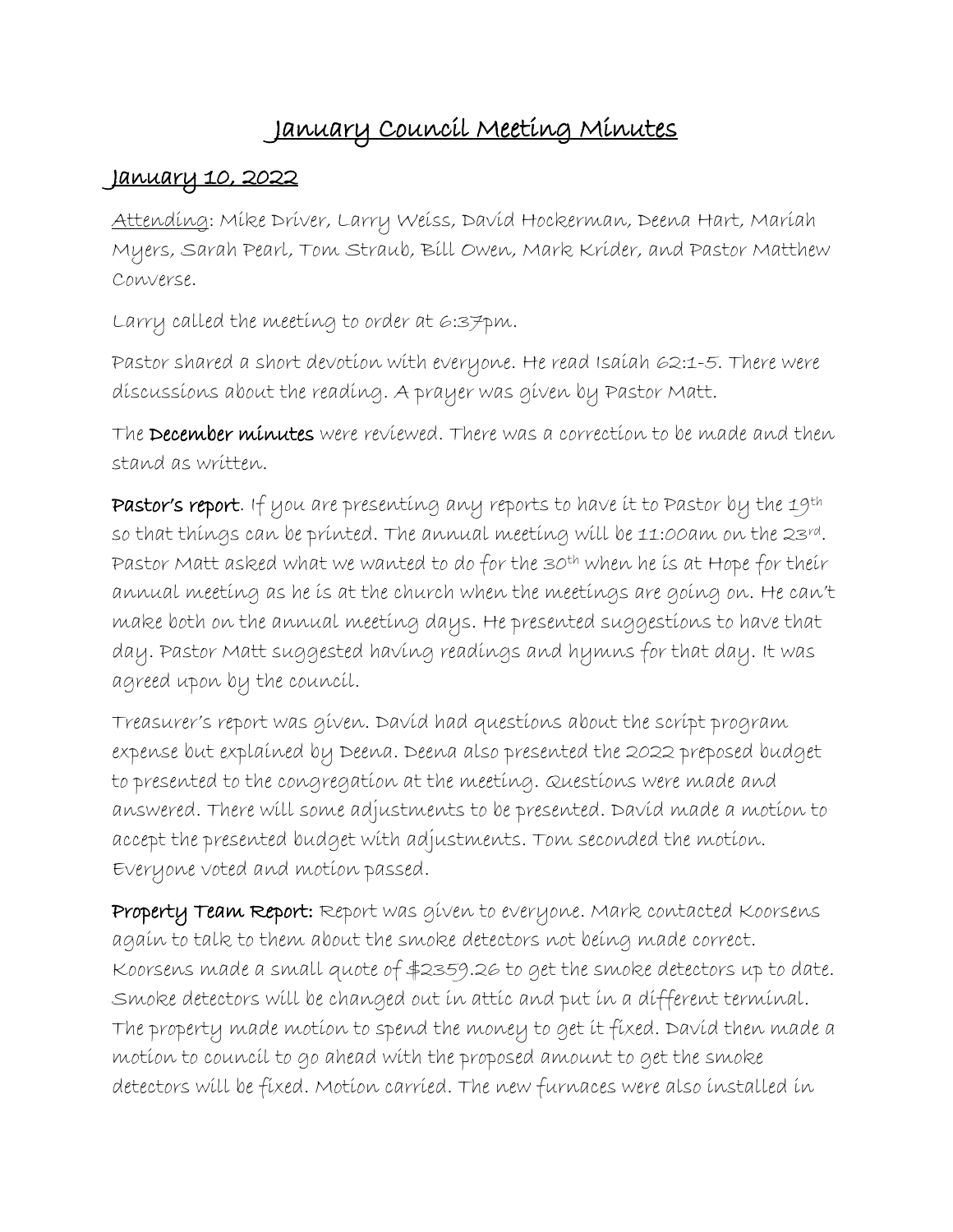December. Discussion was made about the air conditioners and wonder if they will make it through and if we need to get things updated.

Fellowship Report: Tenderloin Fry on March 1, 2022. Drive-thru worked very nicely and will do it again. It will tenderloin only. It will probably be around \$12.00. Larry left a message with Marcy Gaerte about scheduling the tenderloin fry with them. There will be a nice coffee hour available during the meeting in the fellowship hall.

## Worship and Music: no meeting

Finance: no other information

Food Pantry: Milford is not giving food anymore. They are on a shopping type thing. We have members that go up once or twice a month to get food for food pantry.

Permanent Endowment: no report. They got a new shelf in the cabinet where the wine set.

#### Altar Guild: no report

Pre-School Team: down to 32 students when we came back from Christmas Break. Questions were asked if there is financial aid available if needed to help any families for tuition.

Staff Support Team: Mariah was hired as our new Admin Assistancet and Preschool assistant.

Culture of Stewardship: no report.

### Old Business:

Sunday school – we have the materials. We just need to find someone to help and when we want to have it. Do we want it before church, after church or like children's church during the service.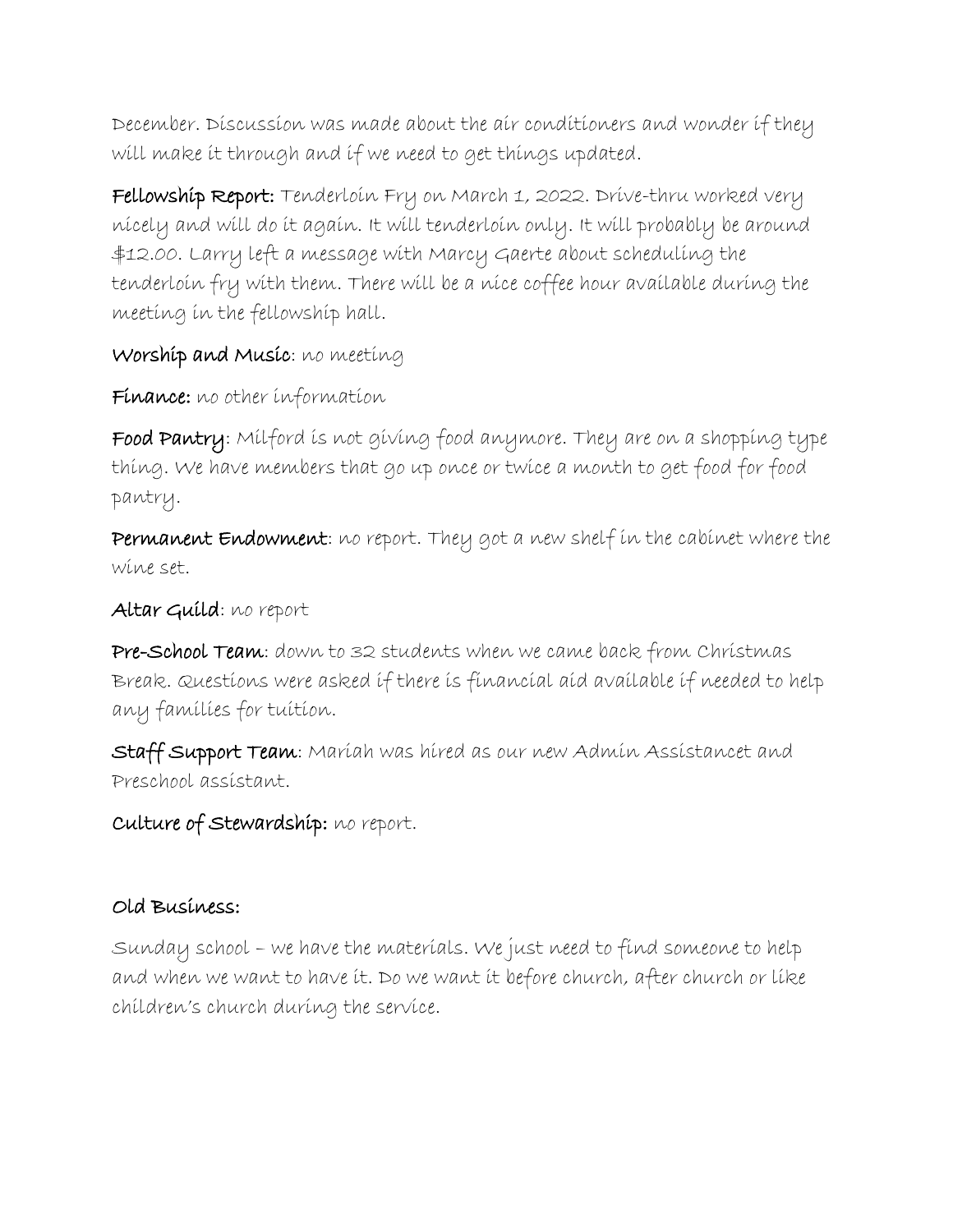#### New Business:

New council members: David and Mariah's terms will be ending. Deena has been asked to be added to council. We need to find 2 more people to be on council. Larry has spoken to a few people but they said no. Please look at possibilities of new council members.

The Lord's prayer was given by all before leaving.

Meeting was adjourned at 7:57pm

#### January Congregational Meeting Minutes from January 23, 2022

Larry called meeting to order at 11:14 am. Attendance sheet was passed around for all to sign. Pastor Matt gave a prayer before starting the meeting. Larry asked if there any members that want3ed to be considered for Council. No one else wanted to be considered. Larry then proposed the members Paul Marken, Deena Hart, and Joe Freiburger for council members to be voted on.

David Hockerman motioned to accept the nominations for council. Brad Pearl seconded the motion. All voted. Motion carried.

Deena Hart went over the proposed budget for 2022. There were some questions by members. Keith Darstein made a motion to accept the proposed budget from finance. Brad Pearl seconded the motion. Everyone voted. Motion carried.

Mark Krider went over the information about roof estimates to the members. He explained the difference of the roof quotes and the reasoning behind property team choosing the current bid. There were questions about doing a metal/steel roof. Mark let everyone know about the quote about metal roof and how much the price difference is. Members asked questions and answers were given. We are going with Smith Roofing to do the roof.